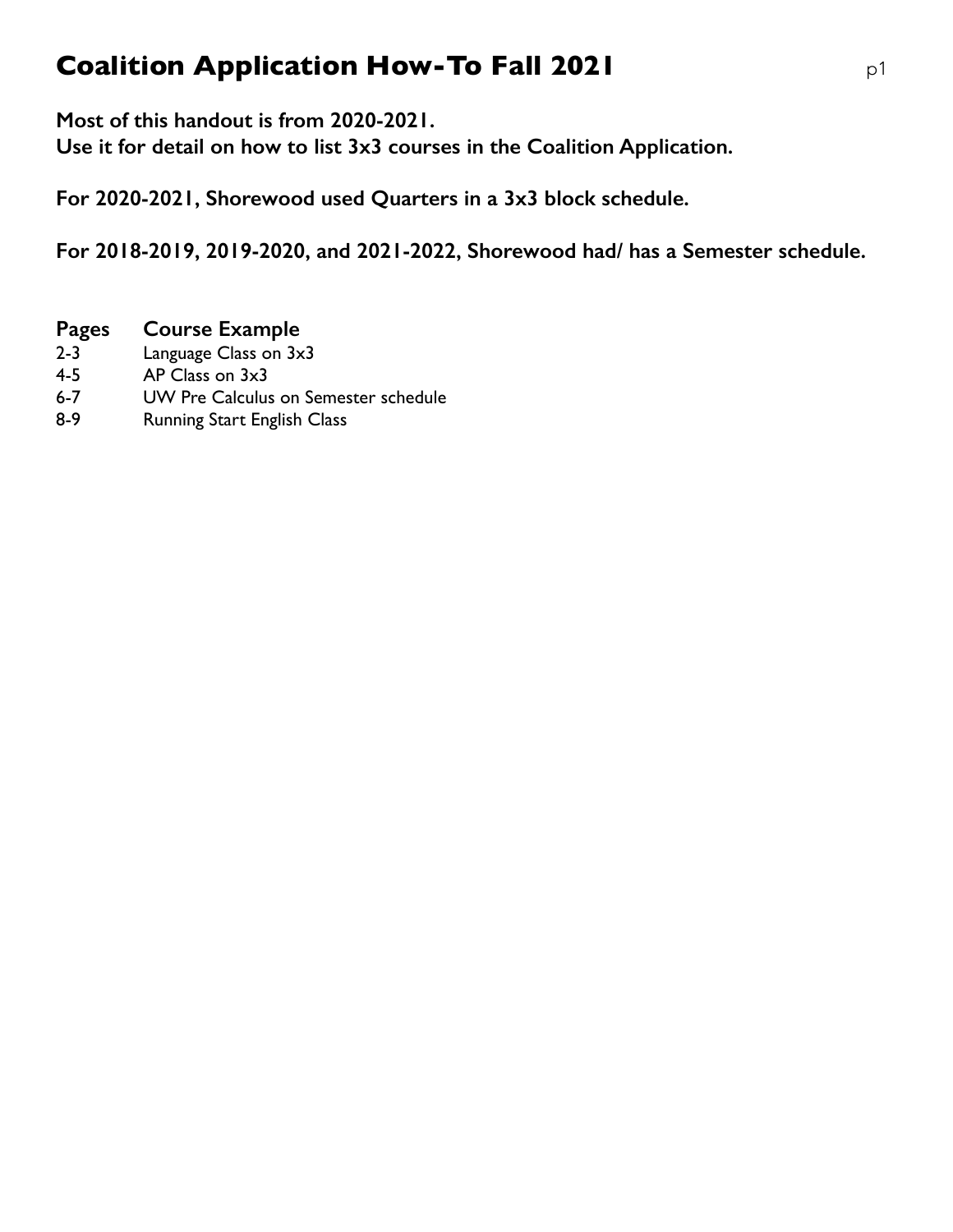| Language Class on 3x3 schedule                                                   |  |
|----------------------------------------------------------------------------------|--|
| 12th Grade Coursework                                                            |  |
| SHOREWOOD HIGH SCHOOL: SHORELINE, Washington US<br><b>Class Name: French III</b> |  |
| Type of Class *                                                                  |  |
| Such as Advanced/Honors, AP, etc.                                                |  |

#### Regular

#### Subject Area \*

Language Other Than English

#### Class \*

Please choose the closest matching name, or 'Other' if your class is not on the list.

# French III

I took this class at a college and/or I received college credit for this class.

#### Grading Scale \*

- Letter
- Numbers
- Other
- This school does not provide grades
	- Clear

How was this class scheduled? \*

- Full Year
- Semesters
- Trimesters
- Quarters
- Quinmesters
	- Clear

 $\bowtie$ 

**NEXT**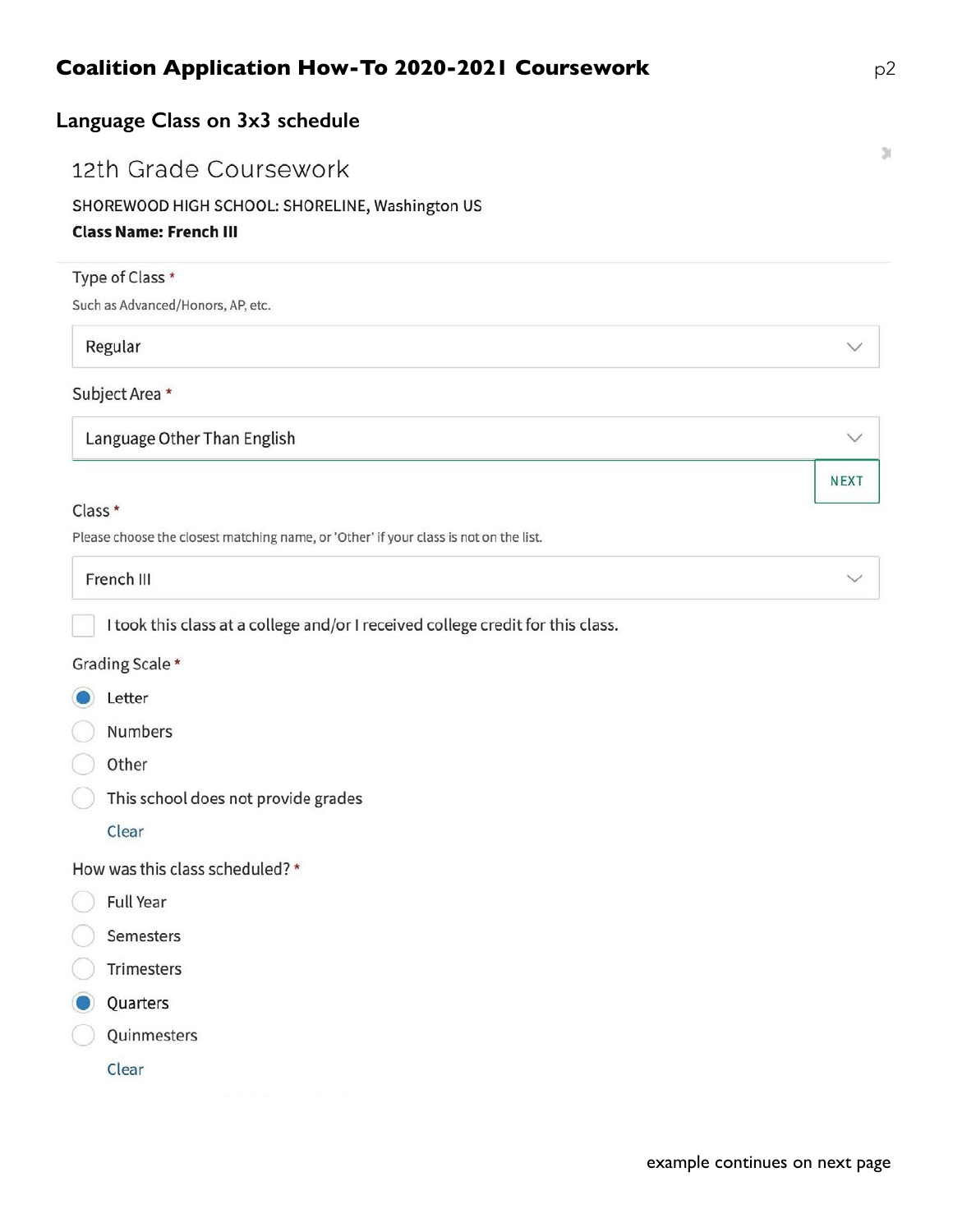# **Language Class on 3x3 schedule, continued**

| During which quarter(s) did you take this class? * |  |  |
|----------------------------------------------------|--|--|
|----------------------------------------------------|--|--|

| <b>First Quarter</b>                                             | Most Shorewood classes in 2020-202 I were two Quarters.                                                                                                                                                 |              |
|------------------------------------------------------------------|---------------------------------------------------------------------------------------------------------------------------------------------------------------------------------------------------------|--------------|
| <b>Second Quarter</b>                                            |                                                                                                                                                                                                         |              |
| <b>Third Quarter</b>                                             |                                                                                                                                                                                                         |              |
| Fourth Quarter                                                   |                                                                                                                                                                                                         |              |
|                                                                  |                                                                                                                                                                                                         | <b>NEXT</b>  |
| How is the grade for this class reported on your transcript? * ? |                                                                                                                                                                                                         |              |
| One final grade                                                  |                                                                                                                                                                                                         |              |
| One grade per term                                               | You get one grade per term at Shorewood.                                                                                                                                                                |              |
| One grade per term and one final grade                           |                                                                                                                                                                                                         |              |
| Clear                                                            |                                                                                                                                                                                                         |              |
|                                                                  |                                                                                                                                                                                                         | <b>NEXT</b>  |
| Quarter 1 Grade *                                                |                                                                                                                                                                                                         |              |
|                                                                  | For classes in the past, include your grade if it is asked for. Be sure it is exactly as it appears on<br>your transcript. If you end up going to the college, they will verify all of the information. |              |
| This field is required                                           |                                                                                                                                                                                                         | <b>NEXT</b>  |
| Quarter 2 Grade *                                                |                                                                                                                                                                                                         |              |
| appears on your transcript.                                      | For classes in the past, include your grade if it is asked for. Be sure it is exactly as it                                                                                                             | $\checkmark$ |
| This field is required                                           |                                                                                                                                                                                                         | <b>NEXT</b>  |
| Shorewood High School used block scheduling for this class.      |                                                                                                                                                                                                         |              |
| This class occurred during the *                                 | Both Shorewood's regular schedule and the 3x3 schedule are types of<br>block scheduling.                                                                                                                |              |
| Regular school year                                              |                                                                                                                                                                                                         |              |
| Summer                                                           |                                                                                                                                                                                                         |              |
| Clear                                                            |                                                                                                                                                                                                         |              |
|                                                                  |                                                                                                                                                                                                         | <b>NEXT</b>  |
| <b>SAVE &amp; ADD ANOTHER CLASS</b>                              | <b>SAVE CLASS &amp; CLOSE</b><br>CANCEL                                                                                                                                                                 |              |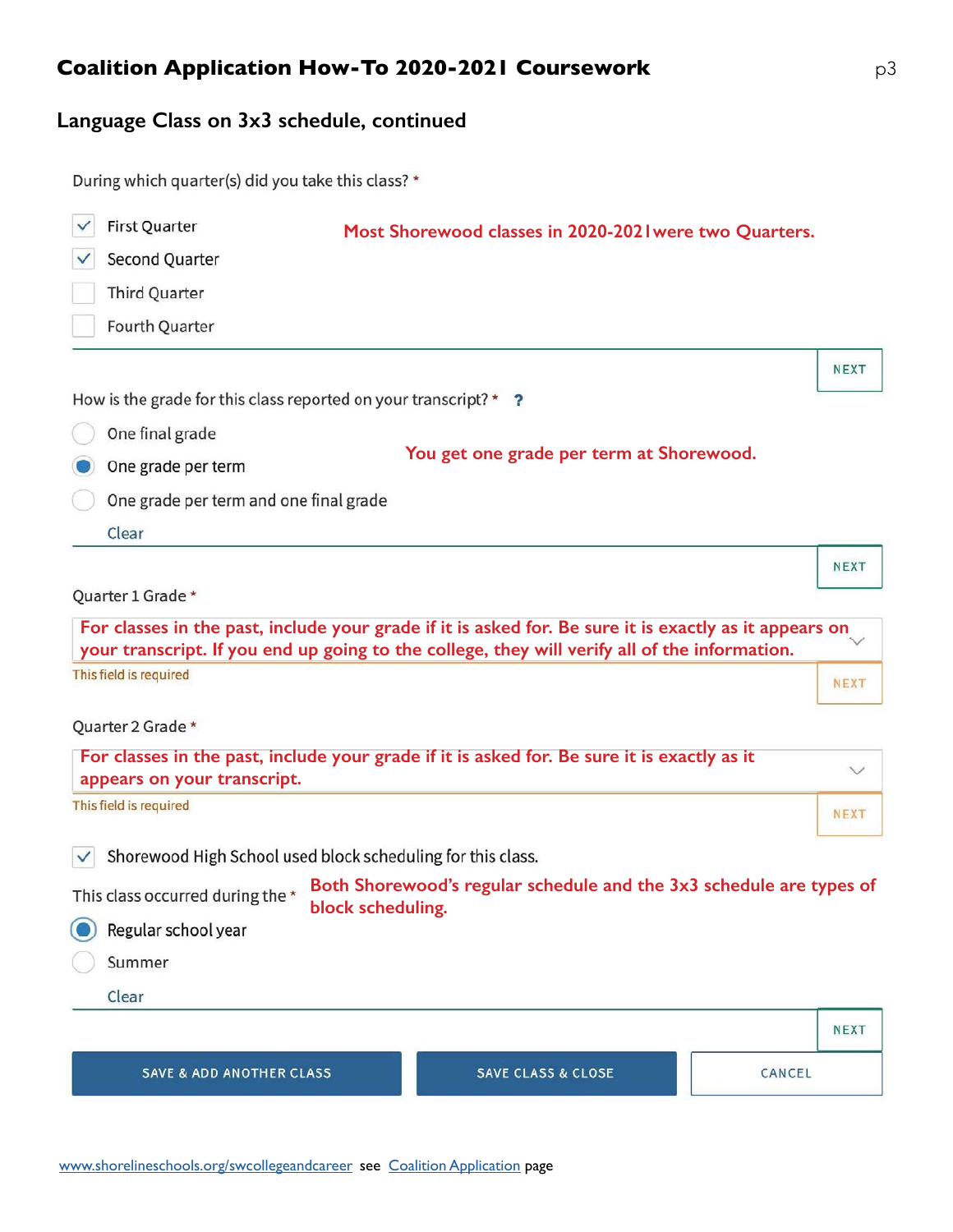### AP Class on 3x3 schedule

#### SHOREWOOD HIGH SCHOOL: SHORELINE, Washington US

#### **Class Name: AP Environmental Science**

| Type of Class *                                                                       |              |
|---------------------------------------------------------------------------------------|--------------|
| Such as Advanced/Honors, AP, etc.                                                     |              |
| AP (Advanced Placement)                                                               | $\checkmark$ |
| Subject Area *                                                                        |              |
| <b>Laboratory Science</b>                                                             | $\checkmark$ |
|                                                                                       | <b>NEXT</b>  |
| Class *                                                                               |              |
| Please choose the closest matching name, or 'Other' if your class is not on the list. |              |
| <b>Environmental Science</b>                                                          | $\checkmark$ |
| Class Name on Transcript *                                                            |              |
| AP Environmental Science                                                              |              |

| For AP classes, do NOT check this; you may or may not receive college credit later. $ $ NEXT |  |
|----------------------------------------------------------------------------------------------|--|
|                                                                                              |  |

I took this class at a college and/or I received college credit for this class.

Grading Scale \*

C Letter

Numbers

Other

This school does not provide grades

Clear

How was this class scheduled? \*

- **Full Year**
- Semesters
- Trimesters
- Quarters
- Quinmesters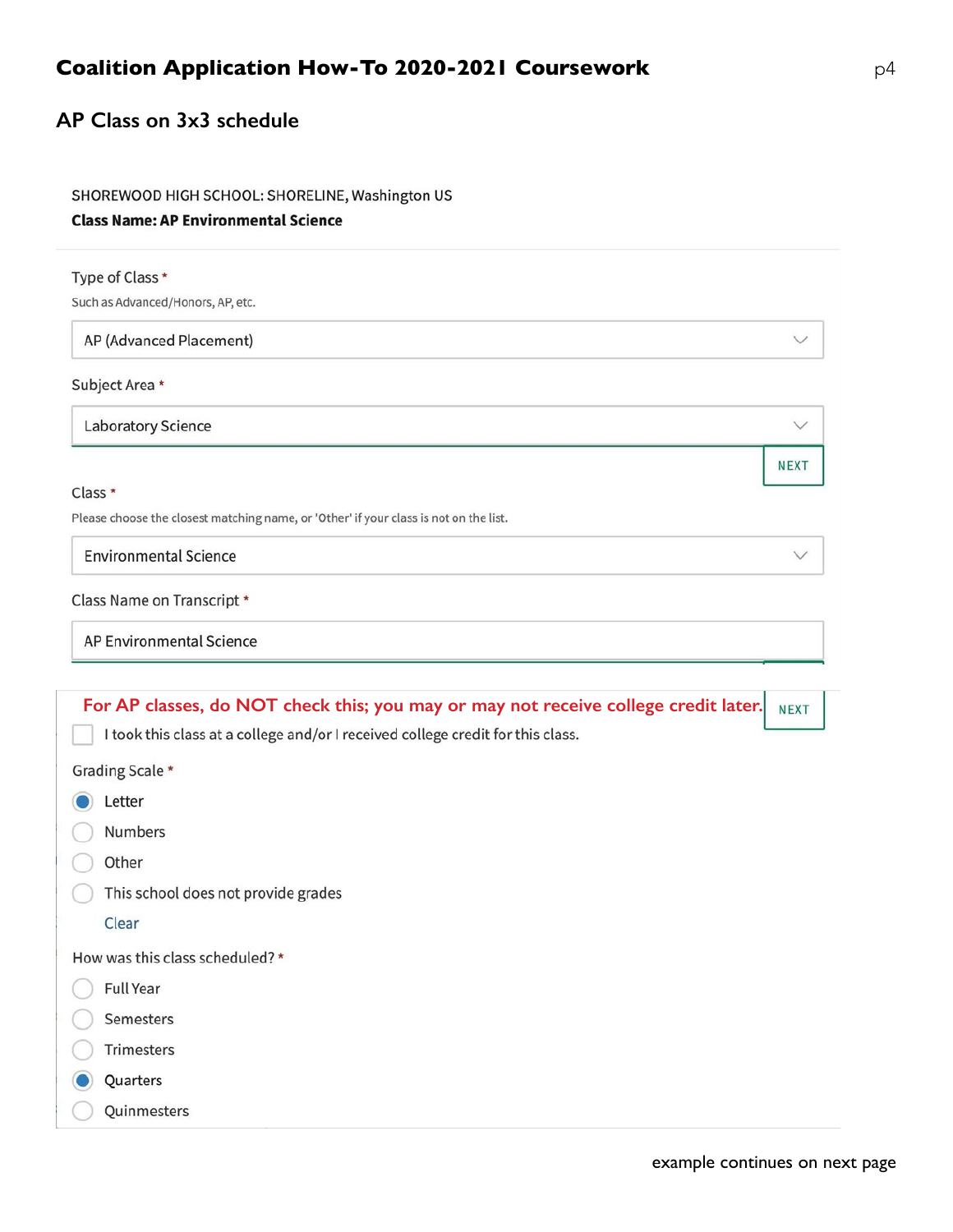## **AP Class on 3x3 schedule, continued**

| During which quarter(s) did you take this class? * |                                                                                                                                                                                                         |             |
|----------------------------------------------------|---------------------------------------------------------------------------------------------------------------------------------------------------------------------------------------------------------|-------------|
| <b>First Quarter</b>                               | Fall semester classes were 1 <sup>st</sup> and 2 <sup>nd</sup> quarters.                                                                                                                                |             |
| Second Quarter                                     |                                                                                                                                                                                                         |             |
| <b>Third Quarter</b>                               | Spring semester classes were $3rd$ and $4th$ quarters.                                                                                                                                                  |             |
| Fourth Quarter                                     |                                                                                                                                                                                                         |             |
|                                                    |                                                                                                                                                                                                         | <b>NEXT</b> |
|                                                    | How is the grade for this class reported on your transcript? * ?                                                                                                                                        |             |
| One final grade                                    |                                                                                                                                                                                                         |             |
| One grade per term                                 |                                                                                                                                                                                                         |             |
| One grade per term and one final grade             |                                                                                                                                                                                                         |             |
| Clear                                              |                                                                                                                                                                                                         |             |
| Quarter 1 Grade *                                  |                                                                                                                                                                                                         |             |
|                                                    | For classes in the past, include your grade if it is asked for. Be sure it is exactly as it appears on<br>your transcript. If you end up going to the college, they will verify all of the information. |             |
| Quarter 2 Grade *                                  |                                                                                                                                                                                                         |             |
| appears on your transcript.                        | For classes in the past, include your grade if it is asked for. Be sure it is exactly as it                                                                                                             |             |
|                                                    | Shorewood High School used block scheduling for this class.<br>Both Shorewood's regular schedule and the 3x3 schedule are types of                                                                      |             |
| This class occurred during the *                   | block scheduling.                                                                                                                                                                                       |             |
| Regular school year                                |                                                                                                                                                                                                         |             |
| Summer                                             |                                                                                                                                                                                                         |             |
|                                                    |                                                                                                                                                                                                         |             |
| <b>SAVE &amp; ADD ANOTHER CLASS</b>                | <b>SAVE CLASS &amp; CLOSE</b><br>CANCEL                                                                                                                                                                 |             |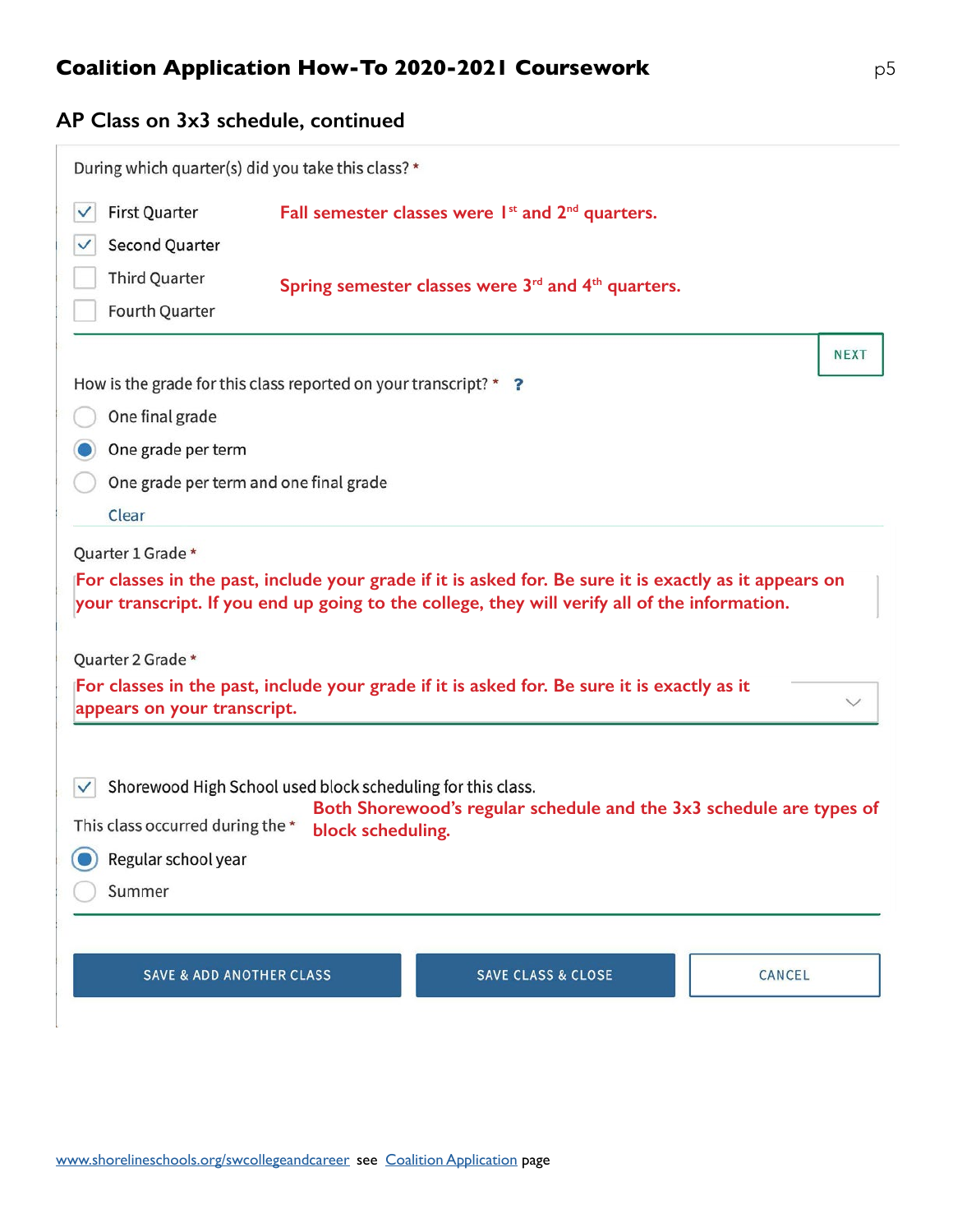## **UW PreCalculus on Regular (not 3x3) Schedule**

First, you must add the University of Washington to your schools attended.

| <b>Class Name: Pre-Calculus</b>                      | 9th-11th Grade Coursework<br>SHOREWOOD HIGH SCHOOL: SHORELINE, Washington US                                                                                            | 其            |
|------------------------------------------------------|-------------------------------------------------------------------------------------------------------------------------------------------------------------------------|--------------|
| Type of Class *<br>Such as Advanced/Honors, AP, etc. |                                                                                                                                                                         |              |
| Other                                                |                                                                                                                                                                         |              |
| Please specify the type of course. *                 |                                                                                                                                                                         |              |
| UW in the High School                                |                                                                                                                                                                         |              |
| Subject Area *                                       |                                                                                                                                                                         |              |
| Math                                                 |                                                                                                                                                                         | $\checkmark$ |
|                                                      |                                                                                                                                                                         | <b>NEXT</b>  |
| Class *                                              | Please choose the closest matching name, or 'Other' if your class is not on the list.                                                                                   |              |
| Pre-Calculus<br>$\checkmark$                         | Check this box if you took the class for credit. If you did not, leave it unchecked.<br>I took this class at a college and/or I received college credit for this class. |              |
| Select College *                                     |                                                                                                                                                                         |              |
|                                                      | (If your college isn't listed below, add it in your College Information section.)                                                                                       |              |
| <b>Shoreline Community College</b>                   |                                                                                                                                                                         |              |
|                                                      | University of Washington-Seattle Campus                                                                                                                                 |              |
| Clear                                                |                                                                                                                                                                         |              |
| Grading Scale *<br>Letter                            |                                                                                                                                                                         |              |
| Numbers                                              |                                                                                                                                                                         |              |
| Other                                                |                                                                                                                                                                         |              |
|                                                      | This school does not provide grades                                                                                                                                     |              |
| How was this class scheduled? *                      |                                                                                                                                                                         |              |
| <b>Full Year</b>                                     | Pre Calculus in 2018-2019, 2019-2020, and 2021-2022 was Semesters.                                                                                                      |              |
| Semesters                                            | All 2020-2021 Shorewood classes were Quarters.                                                                                                                          |              |
| Trimesters<br><b>Ouartors</b>                        |                                                                                                                                                                         |              |

example continues on next page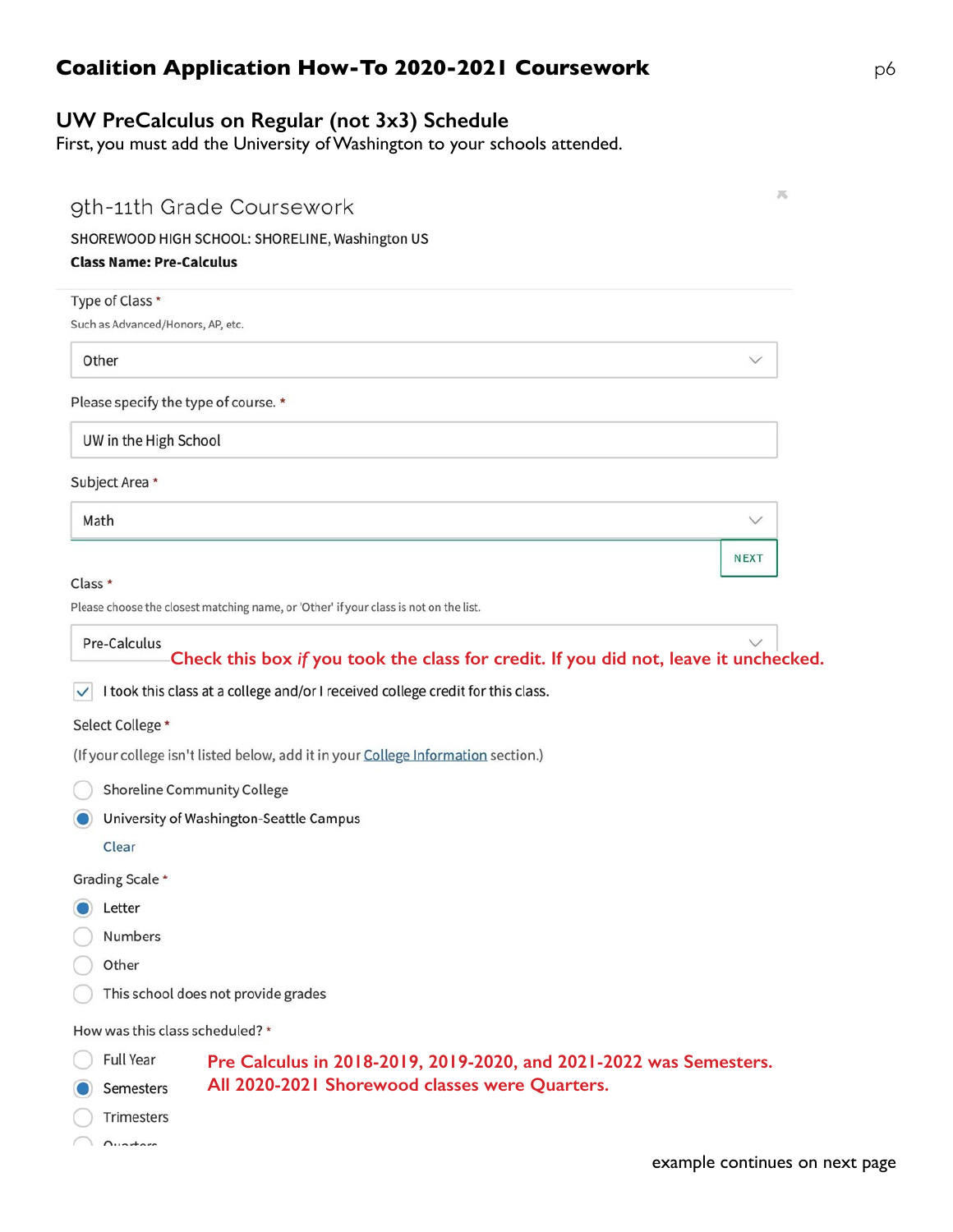## **UW PreCalculus on Regular (not 3x3) Schedule, continued**

First, you must add the University of Washington to your schools attended.

| How is the grade for this class reported on your transcript? * ?            |                               |                                                                     |
|-----------------------------------------------------------------------------|-------------------------------|---------------------------------------------------------------------|
| One final grade                                                             |                               |                                                                     |
| One grade per term                                                          |                               |                                                                     |
|                                                                             |                               |                                                                     |
| One grade per term and one final grade<br>Clear                             |                               |                                                                     |
|                                                                             |                               |                                                                     |
| Semester 1 Grade *                                                          |                               | <b>NEXT</b>                                                         |
|                                                                             |                               |                                                                     |
| B                                                                           |                               | $\checkmark$                                                        |
|                                                                             |                               |                                                                     |
| Semester 2 Grade *                                                          |                               |                                                                     |
| $B+$                                                                        |                               | $\checkmark$                                                        |
|                                                                             |                               | <b>NEXT</b>                                                         |
|                                                                             |                               |                                                                     |
| Shorewood High School used block scheduling for this class.<br>$\checkmark$ |                               | Both Shorewood's regular schedule and the 3x3 schedule are types of |
| This class occurred during the *<br>block scheduling.                       |                               |                                                                     |
| Regular school year                                                         |                               |                                                                     |
| Summer                                                                      |                               |                                                                     |
| Clear                                                                       |                               |                                                                     |
|                                                                             |                               |                                                                     |
| What grade were you in when you took this class? *                          |                               |                                                                     |
| 9th or earlier                                                              |                               |                                                                     |
| 10th                                                                        |                               |                                                                     |
| 11th                                                                        |                               |                                                                     |
| Clear                                                                       |                               |                                                                     |
| <b>SAVE &amp; ADD ANOTHER CLASS</b>                                         | <b>SAVE CLASS &amp; CLOSE</b> | CANCEL                                                              |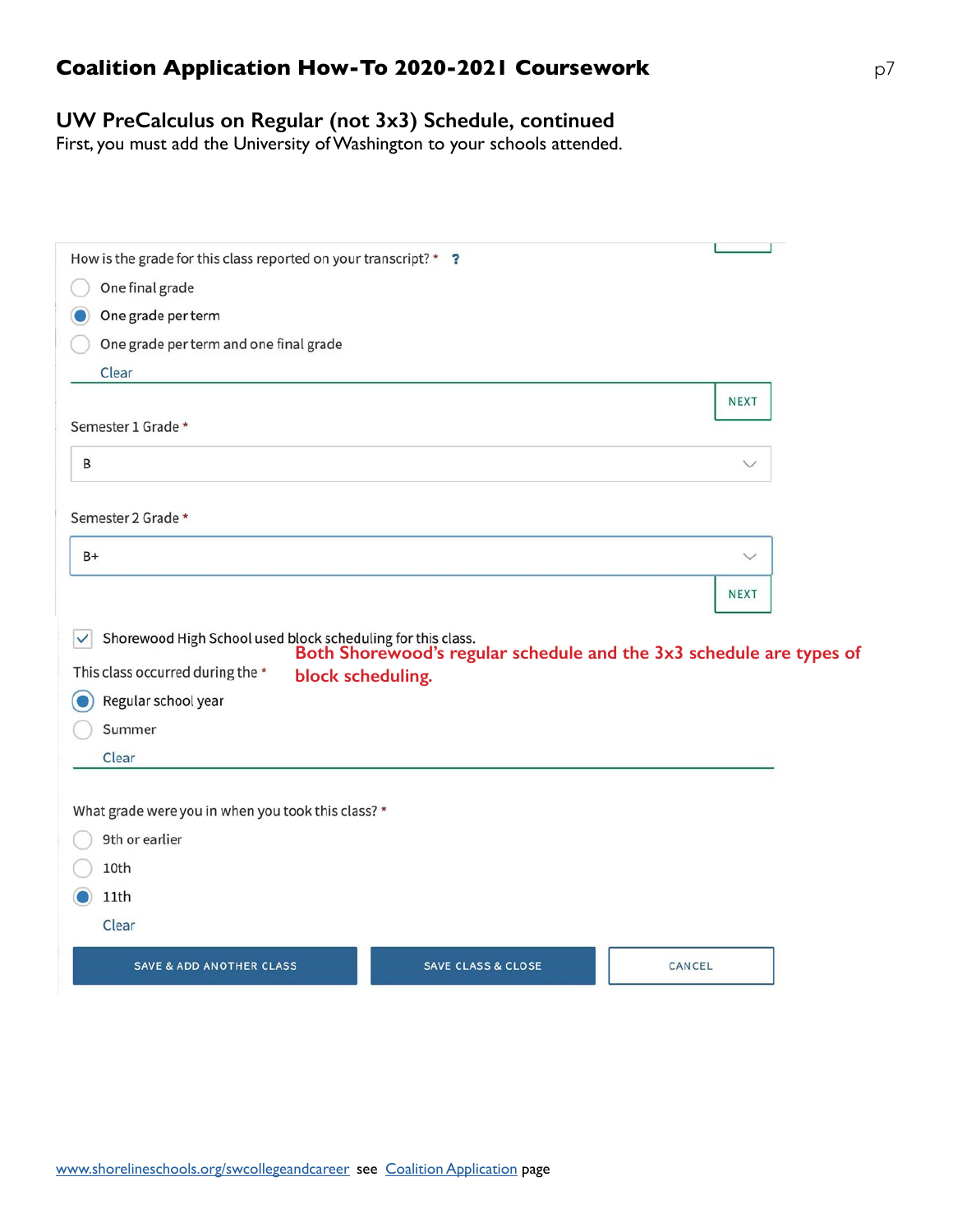### **Running Start English Class**

Add your community college to schools attended. You will enter Running Start courses *only* in the High School Coursework section of the Coalition Profile; you do not need to enter them in College Coursework section.

#### SHOREWOOD HIGH SCHOOL: SHORELINE, Washington US

#### **Class Name: ENGL& 102**

**Enter course names exactly as they appear on your college transcript. Download an unofficial transcript from your college system for reference if needed.** 

Such as Advanced/Honors, AP, etc.

**Running Start** 

#### Subject Area \*

Type of Class \*

English

#### Class \*

Please choose the closest matching name, or 'Other' if your class is not on the list.

English-Other

**NEXT** 

#### Class Name on Transcript \*

**ENGL& 102** 

 $\checkmark$  I took this class at a college and/or I received college credit for this class. Select College \* (If your college isn't listed below, add it in your College Information section.) Shoreline Community College University of Washington-Seattle Campus Clear Grading Scale \*

Numbers **Select the grading option your community college uses.**

Other

Letter

This school does not provide grades

Clear